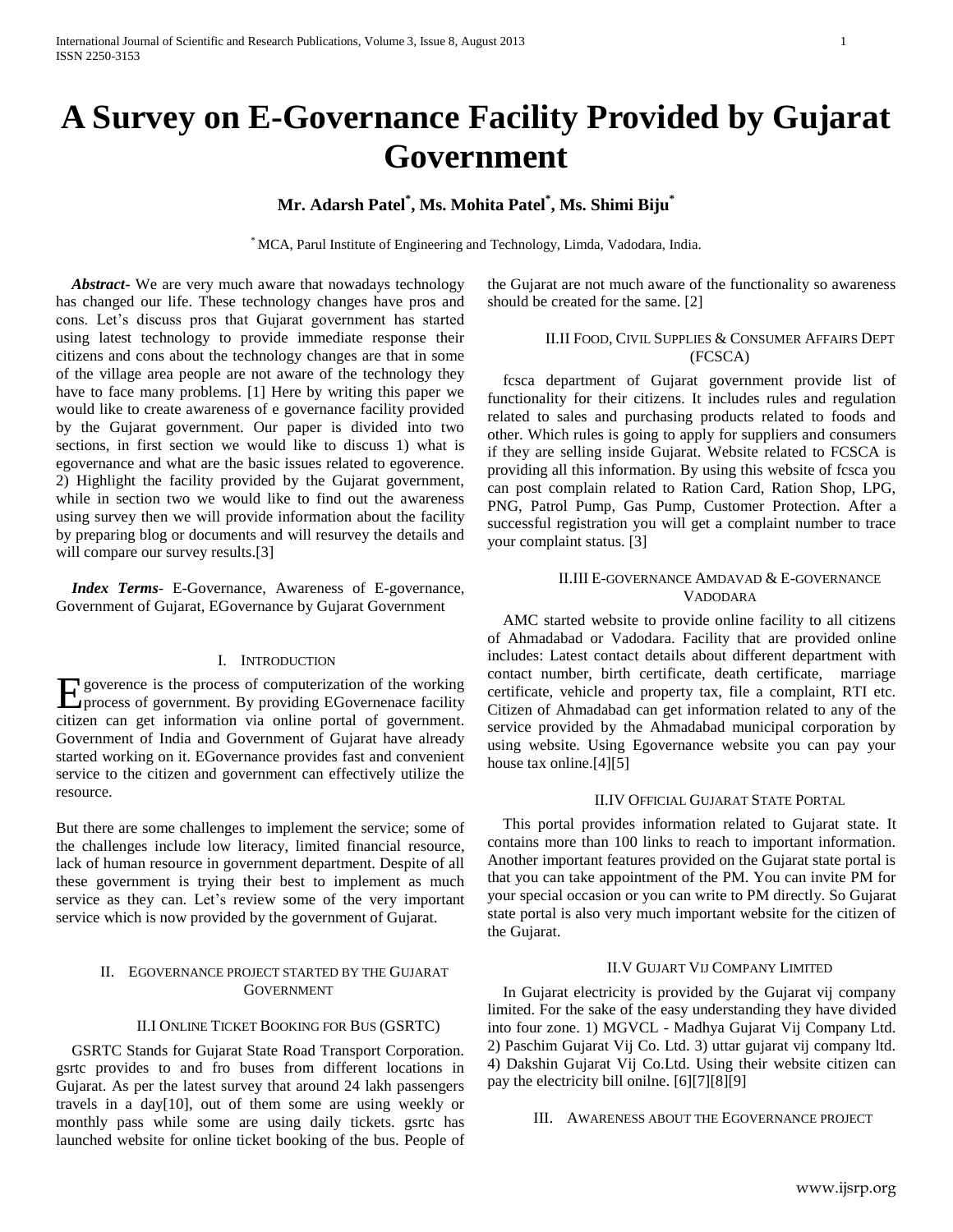Author of the paper has prepared online survey to collect the information about the awareness of the above listed egovernance project by the gujarat governament. To get the the data from the citizen Google form is used to prepare survey and following are the result of the survey. Total response received is 89. 1) In Online Ticket Booking (Gujarat Bus Transport Online Portal) out of 89, 21(24 %) is aware with the website and uses while 65 (76%) is still not aware with the facility. 2) In Food, Civil Supplies & Consumer Affairs Dept of Gujart Government out of 89, 12 (14%) are aware with the facility while 74 (86%) are not aware with the facility. 3) In Egovernance Amdavad  $\&$ Egovernance Vadodara, out of 89, 14 (16 %) are aware with the facility while 71 (84%) are still not aware with the facility. 4) In Official Gujarat State Portal out of 89, 20 (24%) are aware with the facility while 65 (76%) is still not aware with the facility. 5) In Gujart Vij Company Limited out of 89, 14(16%) are aware with the facility while 71 (84%) are still not aware with the facility.

#### IV. SURVEY RESULT:





# IV.II FOOD, CIVIL SUPPLIES & CONSUMER AFFAIRS DEPT OF GUJART GOVERNMENT



# IV.III EGOVERNANCE AMDAVAD & EGOVERNANCE



#### IV.IV OFFICIAL GUJARAT STATE PORTAL



#### IV.V GUJART VIJ COMPANY LIMITED



## V. STEPS TO CREATE AWARENESS

 After studying above result we have prepared one blog for creating awareness and inform the entire respondent. After a week we again took survey and we found that now people have started using the E Governance facility.